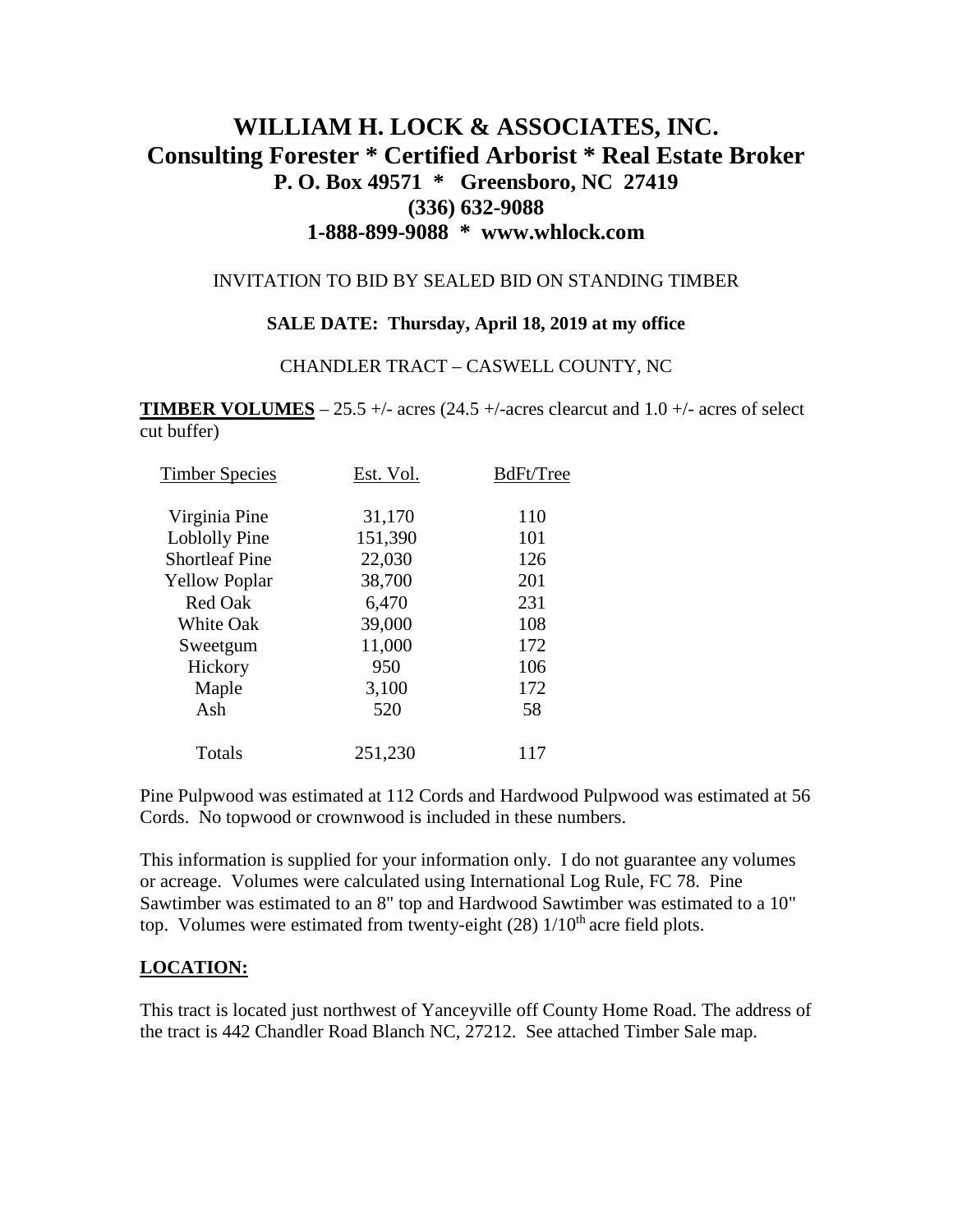Page Two Chandler Tract - Timber Sale Sale Date: Thursday – April 18, 2019

### **BIDS:**

The Chandler Tract is being sold on a lump sum sealed bid basis. Bids will be accepted by **regular mail** if received by 5:00 pm on Wednesday, April 17, 2019 **OR** bids will be accepted by **email [\(jcbarnes@whlock.com\)](mailto:jcbarnes@whlock.com), telephone (336-632-9088), fax (336-632- 9088), or in-person** at my office until 11:00 am on Thursday, April 18, 2019. At 11:00 am on Thursday, April 18, 2019 all bids received will be recorded. The successful bidder will be notified within 24 hours of the bid openings. A 10% deposit may be requested to be delivered to William H. Lock & Associates, Inc. within 72 hours of the bid opening. The balance of the sales price is to be delivered at the sale closing. The seller reserves the right to refuse or accept any and all bids. Seller will consider all bids. The seller will be responsible for the timber deed preparation, revenue stamps if recorded, and the forestry consultant fees. The buyer will be responsible for all other closing costs. A \$1,000 performance deposit will be payable at closing and held in a non-interest bearing trust account until satisfactory completion of logging. The performance deposit does not limit the buyer's liability.

## **PLACE OF SALE:**

The timber sale will be held at the office of William H. Lock & Associates, Inc. in Greensboro, NC. The office address is 375 S. Swing Road, Greensboro, NC 27409. Telephone and Fax: 336-632-9088; [Email: jcbarnes@whlock.com](mailto:Email:%20jcbarnes@whlock.com) 

### **CONDITIONS OF SALE**:

1. The Buyer shall have 24 months from the date of the timber deed to cut and remove all merchantable timber within the "Sale Areas". "Creek Buffers" have been marked with Blue Flagging. No blue flagged trees marking the buffer boundaries may be cut but all pine of any size and Hardwoods  $> 16$ " DBH may be harvested provided all Best Management Practices, Forest Practice Guidelines and all watershed rules and regulations are followed. The sale boundaries have been marked with pink flagging. No trees marked with flagging are to be harvested.

2. The Buyer shall access the tract from Chandler Road or along any existing farm path leading into the wooded sections of the tract. Any access routes will need to be installed and/or maintained according to all North Carolina Best Management Practices, Forest Practice Guidelines, and any applicable river basin or watershed rules. All roadways must remain open and passable by ordinary traffic at all times. The roadways must be left in similar condition at the completion of the harvesting operation as they were at the beginning of the harvesting operation, reasonable wear and tear accepted.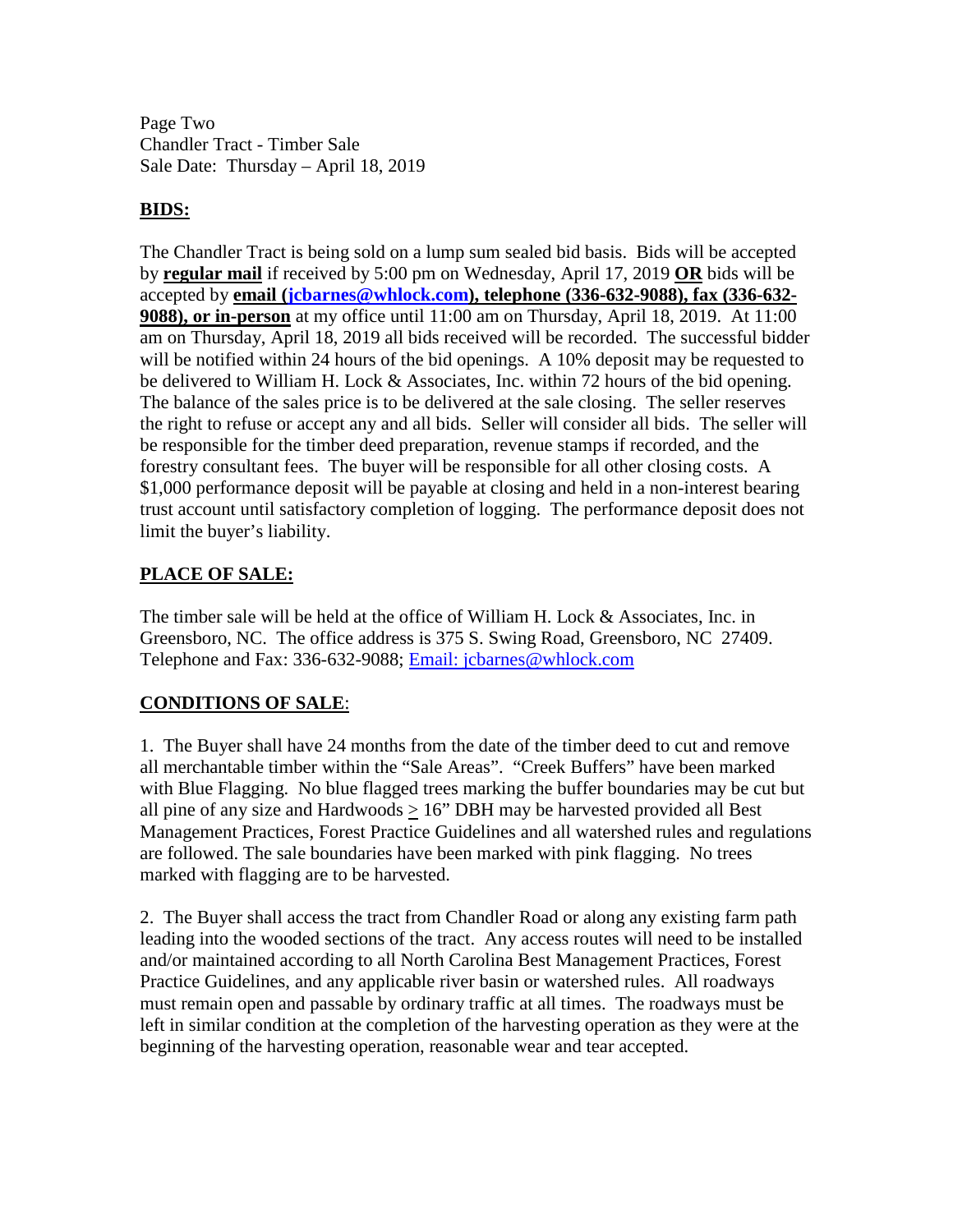Page Three Chandler Tract - Timber Sale Sale Date: Thursday – April 18, 2019

Seller acknowledges that Buyer will need to cross the open field areas in selected locations any time during the harvest period to allow access to the different wooded areas. Call W.H. Lock & Associates, Inc. if there are questions concerning access.

3. The Buyer is responsible for maintaining a clean site. No equipment parts, trash, tires or other debris created as a result of the harvesting operation shall be left on the property. It shall be the Buyer's responsibility to clean up any hazardous material or chemical waste spills including but not limited to Diesel Fuel, Hydraulic Fluid, Machine Oil, and/or Gasoline upon the subject property if deposited as a result of the harvesting operation. Responsibility will include any required remediation including but not limited to the removal of contaminated soils.

4. Harvesting operations must not interfere with any farming operations and farming operations must not interfere with any harvesting operations. Decking, loading or hauling will not be permitted in any existing open fields or pastures immediately adjacent to the timber unless approved by William H. Lock & Associates, Inc. Seller acknowledges that Buyer will need to cross the open field farm areas to access the various wooded blocks. Buyer or Agent will not be responsible for payment of any crop damage relating to access to the wooded areas. If any other open areas are approved for use during the harvest operation, these open areas must be free of logging debris, smoothed when completed, and re-seeded if necessary.

5. The Buyer is responsible for following all Federal, State, and local regulations regarding timber harvesting activities. If required, Buyer is responsible for obtaining any necessary permits or licenses required for timber harvesting. All logging operations must conform to North Carolina Best Management Practices, Forest Practices Guidelines, and any applicable river basin or watershed rules. In the event that a non-compliance situation is identified on the tract as a result of the harvesting operation, William H. Lock & Associates, Inc. will have the express right to suspend the harvesting operation until the situation is brought into compliance. No trees or other logging debris shall be left in or across the property boundary, sale cutting lines or access roads and paths.

6. All necessary sale harvest boundaries have been marked with pink flagging. Landowner guarantees the pink flagged sale boundaries. No flagged trees denoting the sale boundary shall be cut and no trees outside the boundary lines shall be cut. If trees marking the sale boundary are cut, North Carolina timber trespass laws may apply. No trees shall be cut to fall on a neighboring landowner's property or where potential damage may occur. If existing property corners are damaged or removed as a result of the harvesting operation, Buyer agrees to replace the markers at the correct surveyed location at their own expense.